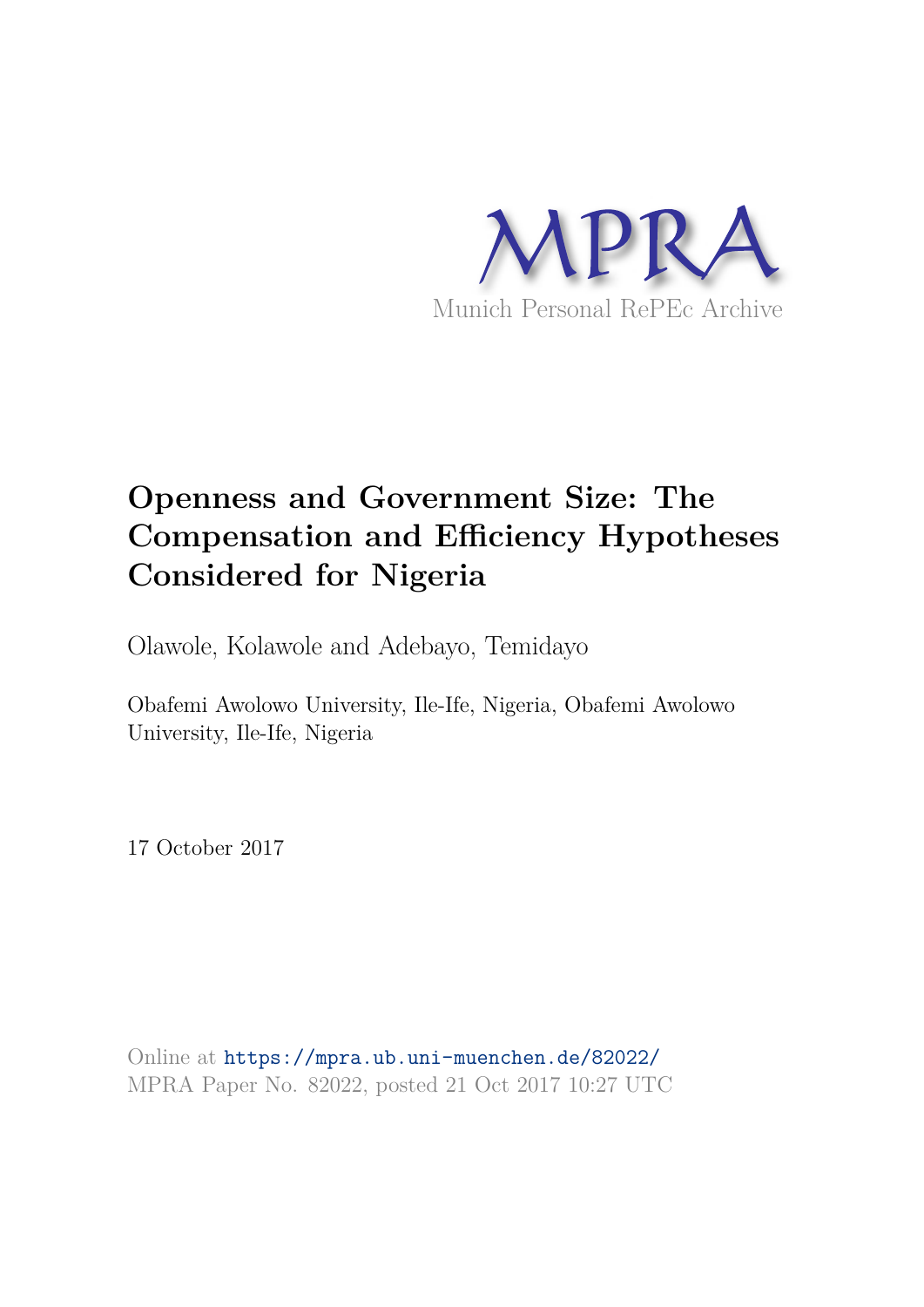# **Openness and Government Size: The Compensation and Efficiency Hypotheses Considered for Nigeria**

Kolawole Opeyemi OLAWOLE<sup>1</sup> and Temidayo Oyeyemi ADEBAYO<sup>2</sup>

<sup>1</sup>Department of Economics, Obafemi Awolowo University, Ile-Ife, Nigeria

Email: kholarr\_ola@yahoo.com

<sup>2</sup>Department of Economics, Obafemi Awolowo University, Ile-Ife, Nigeria

Email: oyetemmie@gmail.com

**Abstract: This paper investigates the relationship among financial openness, trade openness and government size in Nigeria. The study employed the autoregressive distributed lag (ARDL) approach to cointegration to investigate the relationship among the variables. Empirical estimates revealed that financial openness is significantly and negatively related to government size in line with the conventional wisdom that capital mobility may undermine the ability of governments to tax and raise revenue to finance government expenditure which is termed as the efficiency hypothesis. In addition, a positive relationship was reported between trade openness and government size which implies that there is evidence to support compensation hypothesis. The findings of the study suggest that openness has made the country highly vulnerable to external risk and there is need for the government to increase government expenditure and most especially, devote more funds to social welfare expenditure. This will help cushion the negative effects openness and its associated risks has on the country's citizens.** 

**JEL classification: F15, F41, H50,** 

**Keywords: Openness, Government Size, External Risk** 

# **1. Introduction**

One of the major issues that have dominated policy making in countries all over the world is the need to remove restrictions to trade and cross border financial transactions. The attention these has received is based on the conventional wisdom that trade is good for growth and unrestricted capital inflows can help put a country on a more sustainable path to economic growth and development. As evident over the last three decades, most reform policies in countries, especially developing countries have been targeted at financial and trade openness. Another major issue that has been receiving attention in recent times is the trend of more open economies having a larger government size. The explanation for this is that increasing degree of openness means more exposure to external risk, as such, a larger public sector will be demanded to compensate for external risk and for the increased level of inequality associated with openness. These in turn results in larger demands for government transfers (social security, pensions, unemployment insurance) which mitigate external risk.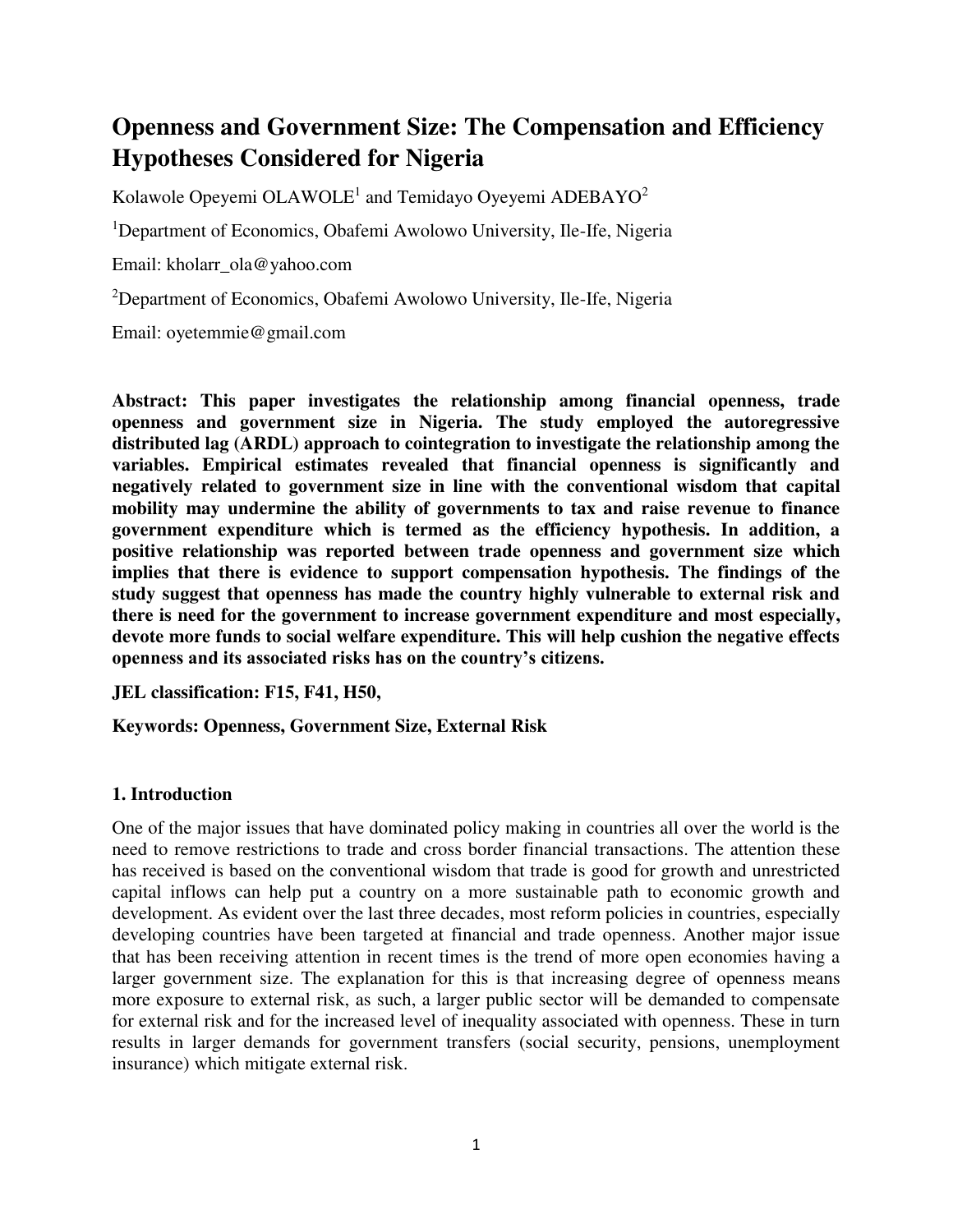In Nigeria, the path towards openness started with the introduction of the Structural Adjustment Programme (SAP) in 1986. Before this time, Nigeria had a repressed financial system where the government and the Central Bank of Nigeria (CBN) restricted and controlled the activities of the financial sector. Interest rates were generally fixed by the Central Bank of Nigeria with periodic adjustments depending on the government's sectoral priorities (Agu, 1988; Uchendu, 1993). With the implementation of the SAP, several measures were taken to reduce government control of the financial system. The steps that were taken in this regard were interest rate deregulation, introduction of an auction market for treasury bills, identification of insolvent banks for restructuring, capital account liberalization, introduction of more stringent prudential guidelines for banks, increase in banks' minimum capital requirement and upgrading and standardizing of accounting procedures (Agu et al., 2014; Orji et al., 2014). Apart from the financial sector reforms, several policy measures were also targeted at trade liberalization. Prior to 1986, Nigeria's trade policy was premised on import substitution strategy while from 1986, the country adopted the export promotion strategy. Other important changes that took place after 1986 also include the introduction of various types of the floating exchange rate regime and the implementation of a broad based and a comprehensive tariff system. These policy measures have over the years led to the increasing importance of trade as a key driver of economic activities in the country. The broad measure of trade openness, trade to GDP increased from 23.7% in 1986 to 41.6% in 1987 and further to 53% in 1990. By 1995, it had risen to 59.7% and in 3 1999, it was 59.8%. Between 2000 and 2015, trade to GDP ratio averaged 52.8% (WDI, 2015). Furthermore, foreign direct investment (FDI) flow into the country increased from an average of 1.3 % GDP (pre-liberalization) to an average of 2.6 % of GDP after liberalization (WDI, 2015). In addition, the size of the public sector in Nigeria has increased considerably in the last three decades. Government size (measured by government expenditure as a ratio of GDP) averaged 8.7% between 1986 and 2015 with a minimum of 4.8% in 1991 and a maximum of 17.9 % in 1994 (WDI, 2015).

The relationship between openness and government size was first documented by Cameron (1978). In the study, it is argued that trade openness increases an economy's exposure to the international economy and its associated risks, which in turn results in larger public expenditure to compensate for external risk. The argument that government size helps to insulate an economy against external risk was also investigated by Rodrik (1998) and empirical result reported a positive relationship between trade openness and government size. This result also conforms to the empirical evidence provided by Aydogus and Topcu (2013), Lin *et al*. (2014) and Tash *et al*. (2017).

Most of this debate has however focused on one aspect of openness (trade openness). In recent times, it has been argued that financial openness may play a role in shaping government size. This is based on the argument that increasing degrees of financial openness may lead to higher mobility of tax factors and leave governments with a reduced ability to maintain larger public sectors. As argued by Liberati (2007), it is highly important that the net effect of the two opposing forces associated with the effect of openness on government size is determined. First, there is the compensation hypothesis which posits that trade openness leads to an increase in external exposure and larger public expenditure to compensate for increasing external risk. On other hand, there is an alternative argument which opines that higher financial openness would make it harder to tax and to issue public debt to finance public expenditures as capital may easily move abroad which is termed as the efficiency hypothesis (Liberati, 2007). So, if the ability of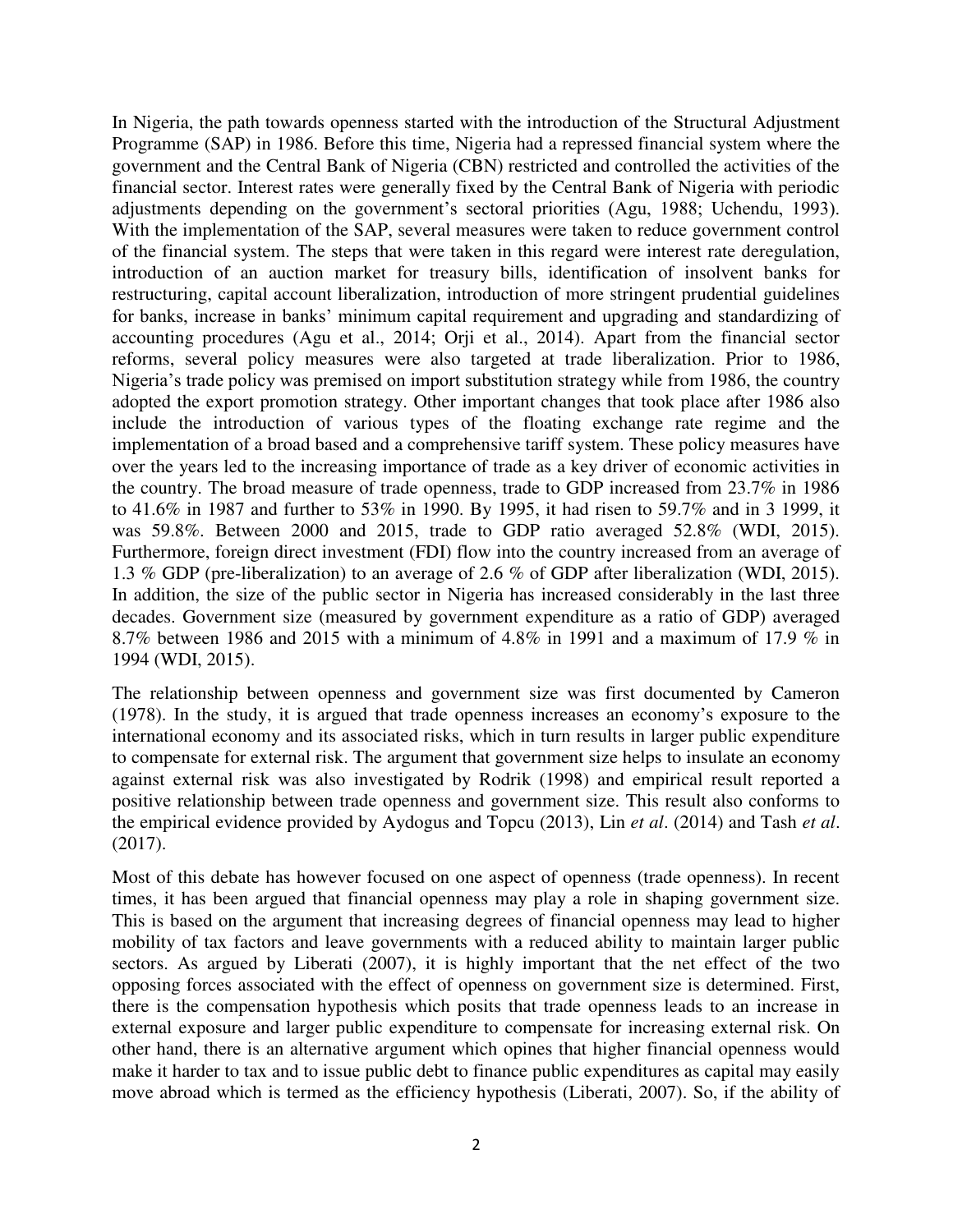government to tax and raise revenue is constrained, it remains to be seen, how openness can actually stimulate an increase in the size of government.

The studies by Iversen and Cusack (2000) and Liberati (2007) found support for the efficiency hypothesis while there was hardly any evidence in support of the compensation hypothesis. On the contrary, Bretschger and Hettich (2002) provided evidence in support of the compensation hypothesis while the efficiency hypothesis was rejected. Also, very few attempts have been made to establish the compensation and efficiency hypotheses in Nigeria. The studies by Aregbeyen and Ibrahim (2014) and Nwaka and Onifade (2015) investigated the relationship between trade openness and government size and found strong evidence in support of the compensation hypothesis, but these studies did not consider financial openness. In line with the arguments that financial openness may undermine the validity of the compensation hypothesis, the results obtained by these studies may not be valid. In addition, these studies did not provide any evidence on the relationship between financial openness and government size. To put this study in the right perspective, it is important to carry out a review of the existing empirical literature.

# **2. Literature Review**

In a pioneering paper on the expansion of the public economy, Cameron (1978) found a positive association between trade openness and the size of the public sector for a sample of 18 OECD countries. His explanation was a mixture of economic, sociological and political characteristics, where the degree of industrial concentration, the density of unionization, the scope of collective bargaining and the strength of labour confederations played the most prominent role. This result was also supported by Rodrik (1998). Ibid reestablished the positive association between trade openness and the size of the public sector, extending empirical evidence to more than a hundred countries among developed and developing countries. More recently, Sanz and Velázquez (2003) have investigated the effects of the openness of the economy, including the averaged stock of inward and outward foreign direct investments as a proxy for financial openness. Their main finding is that openness is positively associated with the share of health and social security expenditures in total government expenditures and negatively related to education, housing, transport and communication shares of public expenditures.

Studies by Bretschger and Hettich (2002) provide evidence that both financial openness and trade openness may positively affect the level of social welfare expenditures. The importance of financial openness for social welfare effort, has also been recently investigated by Swank (2002), with no evidence that it has had any effect while Garen and Trask (2005) show that less open countries may have higher public sectors as measured by non-budgetary indicators. Kocatepe and Nevsehir (2013) examined also the linkage between trade openness and the size of the government in Turkey over the period 1974-2011. Using residual based co-integration approach, the study found no evidence to support the compensation hypothesis. In the study of Shahbaz et al. (2010) which explored the impact of trade and financial openness on government size in the case of Pakistan using the FMOLS for cointegration and Ng-Perron for unit root estimation along with ECM for short run dynamics. Empirical results found that trade-openness is associated positively with the size of government in Pakistan while financial openness 41 and government size are allied inversely, thus, confirming the validity of the compensation and efficiency hypotheses.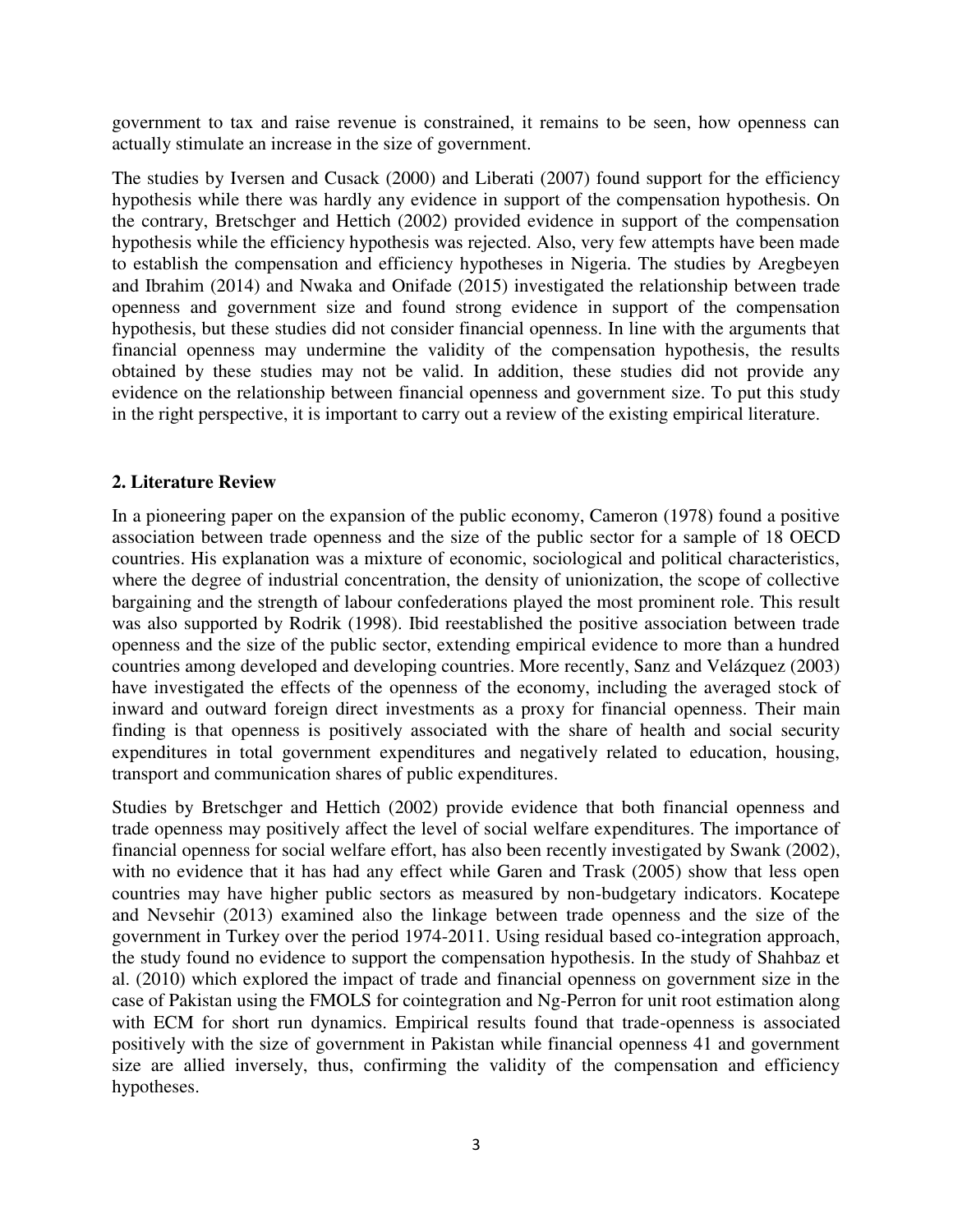In the study by Kimakova (2009), both trade and financial openness were associated with a larger government size, thus, providing evidence in support of the compensation hypothesis, but rejecting the validity of the efficiency hypothesis while on the contrary, the study by Katumba (2013), found that both trade and financial openness were negatively and significantly related to government size giving credence to the validity of the efficiency hypothesis but rejecting the validity of the compensation hypothesis which is also in line with the findings by Liberati (2007), Bennaroch and Pandey (2012) and Dixit (2014). On the contrary, In Nigeria, very few studies have been carried out in this area, the study by Aregbeyen and Ibrahim (2014) investigated the subject matter using the bounds testing approach to cointegration within an ARDL framework. Empirical results reported that government size measured by percentage share of total government expenditure in GDP and share of recurrent expenditure in GDP significantly affects trade openness in the long run but percentage share of capital expenditure in GDP as a measure of government size does not impact on trade openness in the long run. This conforms to the empirical results obtained by Nwaka and Onifade (2015).

The survey of the literature highlights two major shortcomings of existing studies. First, most of the existing studies focused on one dimension of openness, namely trade openness which is not justified on empirical grounds since more reforms in developing countries, particularly Nigeria have been targeted at financial openness. Also, there have been controversies on the validity or otherwise of the compensation and efficiency hypotheses. Available studies on Nigeria found evidence in support of the compensation hypothesis, but these studies did not account for financial openness which may affect the validity of their results. In addition, there is little or no empirical evidence on the relationship between financial openness and government size. The failure to account for financial openness means that the compensation hypothesis may not hold in the case of Nigeria, since the mobility of capital may impede the ability of government to tax and raise revenue; hence this study.

# **3. Data and Methodology**

# **3.1. Data and Empirical Modeling**

The data used in the study covers annual time series data from 1986 to 2015. Data on government size, trade openness and economic growth were sourced from World Development Indicators (WDI) while data on financial openness was sourced from the Lane and Milesi-Feretti dataset. Following Liberati (2007), Kimakova (2009), Bennaroch and Pandey (2012) and Dixit (2014, the general form of our empirical specification is expressed as follows:

$$
GS_t = f(FO_t, TO_t, PCGDP_t) \tag{1.1}
$$

The linear model describing the relationship between openness and government size is specified in econometric form as: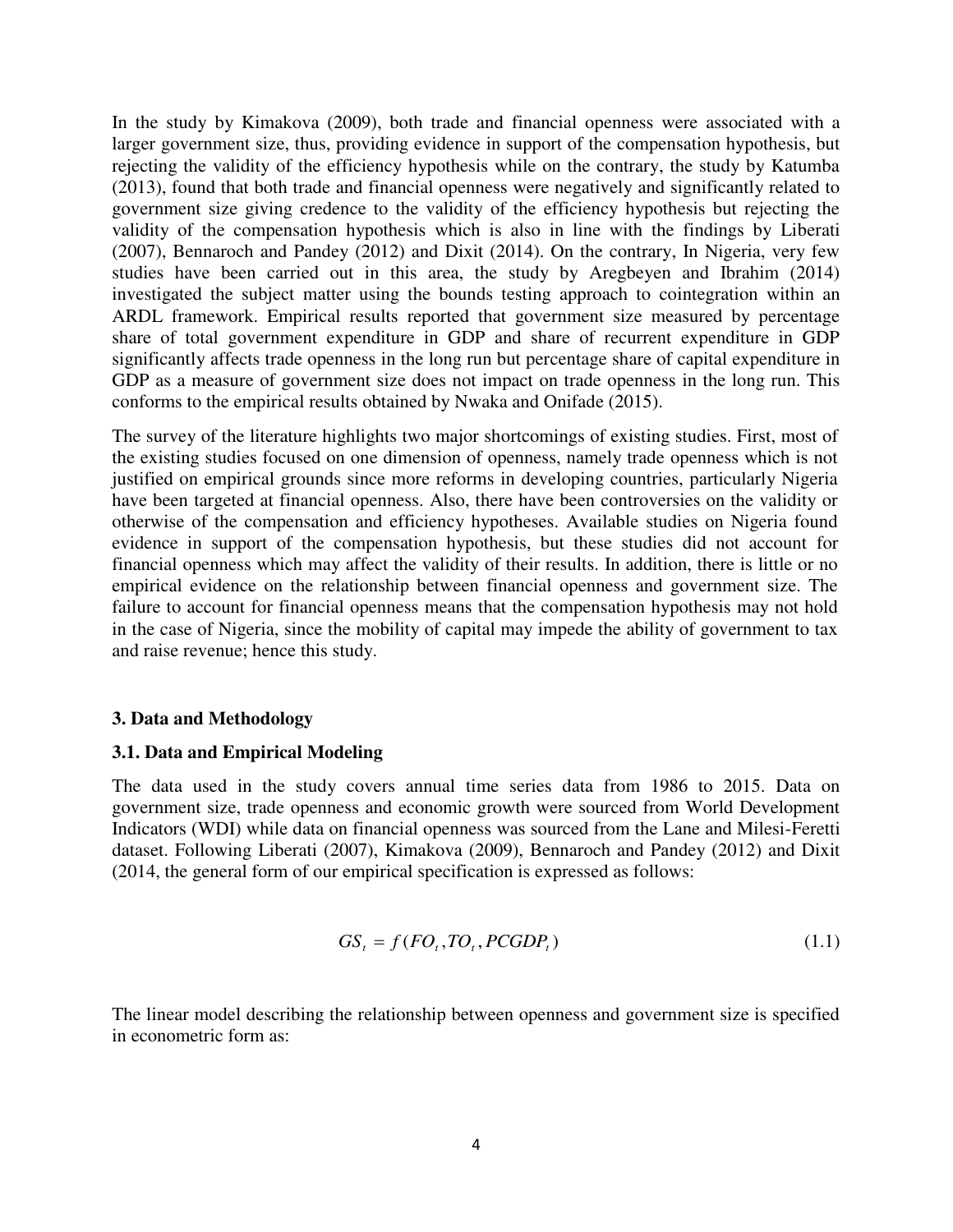$$
GS_t = \beta_0 + \beta_1 FO_t + \beta_2 TO_t + \beta_3 PCGDP_t + \varepsilon_t
$$
\n(1.2)

where GS is government size, FO measures financial openness, TO is trade openness, PCGDP is economic growth,  $\varepsilon$  is the error term and t is time period. Financial openness, trade openness and government size are measured as a percentage of GDP (% of GDP) while economic growth is measured in US\$ dollars. In line with the conventional wisdom that rising income levels can also determine government size, we introduced per capita GDP to represent the level of economic growth. This variable is expected to have a positive influence on government size, as proposed by Adolph Wagner. In addition, this study expects a positive relationship between trade openness and government size and a negative relationship between financial openness and government size. This would imply that the compensation and efficiency hypotheses holds for the case of Nigeria.

#### **3.2. Unit Root Test**

The first step in empirical analysis is to test the stationary properties of the variables. To carry out this test, we used the Augmented Dickey-Fuller (ADF) and Phillips-Perron approaches. The Augmented Dickey Fuller approach accounts for the autocorrelation of the first differences of a series in a parametric fashion by estimating additional nuisance parameters while the Phillips-Perron unit root test makes use of non-parametric statistical methods to take care of the serial correlation in the error terms without adding lagged difference terms (Gujarati and Porter, 2009).

#### **3.3. The ARDL bounds testing**

This study employs the autoregressive distributed lag (ARDL) technique by Pesaran *et al.* (2001) to examine the relationship between openness and government size. The main advantage of this technique lies in the fact that it can be applied irrespective of whether the variables are I(0) or I(1). In comparison with other known cointegration methods, the ARDL approach allows different optimal lags for the variables, and is a very useful tool since it substantially improves the small-sample properties of the estimates regardless of the nature of the time series, stationary or not.

The ARDL model is specified as:

$$
\Delta GS_{t} = \alpha_{0} + \sum_{j=1}^{p} \mathcal{G}_{j} \Delta GS_{t-j} + \sum_{j=0}^{a} \delta_{j} \Delta FO_{t-j} + \sum_{j=0}^{b} \phi_{j} \Delta TO_{t-j} + \sum_{j=0}^{c} \gamma_{j} \Delta \ln PCGDP_{t-j} + \beta_{1} GS_{t-1} + \beta_{2} FO_{t-1} + \beta_{3} TO_{t-1} + \beta_{4} \ln PCGDP_{t-1} + \mu_{t}
$$
\n(1.3)

Thus, reparameterizing the equation above to obtain short-run coefficients by estimating errorcorrection model associated with long-run estimation, the model is specified as follows:

$$
\Delta GS_t = \alpha_0 + \sum_{j=1}^p \mathcal{G}_j \Delta GS_{t-j} + \sum_{j=0}^a \delta_j \Delta FO_{t-j} + \sum_{j=0}^b \phi_j \Delta TO_{t-j} + \sum_{j=0}^c \gamma_j \Delta \ln PCGDP_{t-j} + \psi ECM_{t-1} + \mu_t
$$
\n(1.4)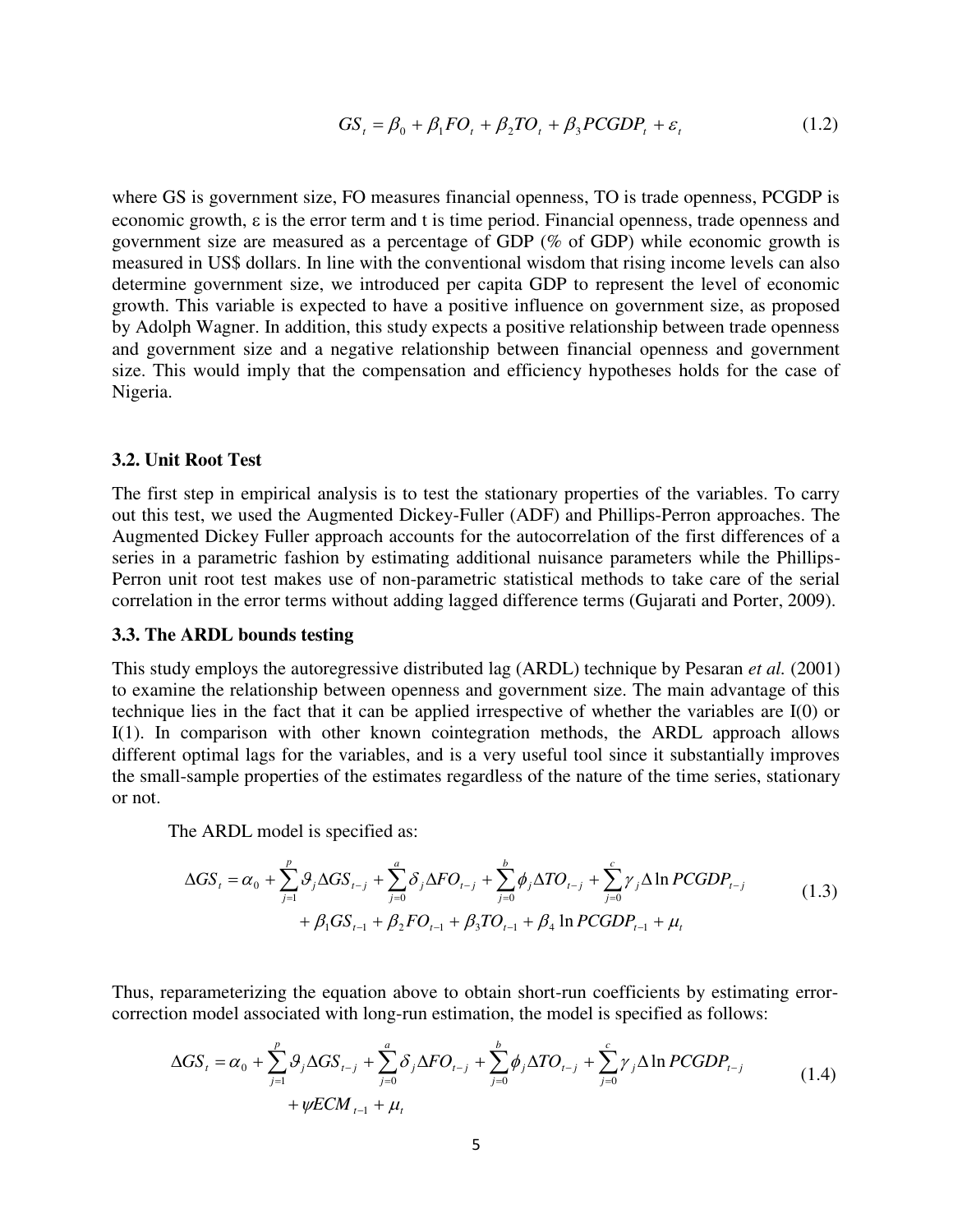$\Delta$  denotes the first difference operator,  $\alpha_0$  is the drift component, p is the lag length which will be chosen using lag selection criterion and  $\mu$  is the error term. The coefficients  $(\theta_j, \delta_j, \phi_j, \gamma_j)$ represents the short run effects while the coefficient  $\psi$  associated with ECM allows for adjustment back to the long-run equilibrium. Also, it is assumed that the variables used in the study are at most integrated of order one 1(1), that is, the variables are at most stationary at first difference.

# **3.4. Empirical Results**

The result of the descriptive statistics is presented in Table 1. The table shows that all the variables display a high level of consistency as their mean and median values have values within the minimum and maximum values. The standard deviation which indicates the dispersions of the actual data from their mean reported low standard deviation for most of the series. Presented in Table 2 is the result of the unit root tests obtained using Augmented Dickey Fuller (ADF) and Phillips Perron (PP) both at level and at first difference. From Table 2, it is observed that government size is stationary at level while other variables became stationary at first difference. Thus, since there is a combination of I(0) and I(1) variables, the Autoregressive Distributed Lag (ARDL) technique becomes an appropriate analytical tool. To test the validity or otherwise of the compensation and efficiency hypotheses, this study examined the effect of openness (financial and trade openness) on government size using the Autoregressive Distributed Lag (ARDL) estimation technique. The selection of the lag length for this study is based on the outcome of Akaike Information Criterion (AIC) as presented in Table 3 due to its small properties. Based on the outcome of the Akaike Information Criterion, lag length 2 is chosen for this study.

| Statistic/Variable  | <b>GS</b> | FO       | <b>TO</b>  | <b>PCGDP</b> |
|---------------------|-----------|----------|------------|--------------|
| Mean                | 8.616293  | 78.87112 | 54.22697   | 928.7902     |
| Median              | 7.425769  | 55.50473 | 57.90042   | 363.8802     |
| Maximum             | 17.94384  | 172.3755 | 81.81285   | 3203.244     |
| Minimum             | 4.833249  | 31.51432 | 21.44693   | 153.0757     |
| Std. Dev.           | 3.141211  | 45.38459 | 15.42919   | 976.1019     |
| <b>Skewness</b>     | 1.145341  | 0.660129 | $-0.44625$ | 1.25869      |
| Kurtosis            | 3.808796  | 2.040919 | 2.52726    | 3.023682     |
|                     |           |          |            |              |
| Jarque-Bera         | 7.37672   | 3.328648 | 1.275047   | 7.922203     |
|                     |           |          |            |              |
| Sum                 | 258.4888  | 2366.134 | 1626.809   | 27863.71     |
| Sum Sq. Dev.        | 286.149   | 59733.07 | 6903.735   | 27630474     |
|                     |           |          |            |              |
| <b>Observations</b> | 30        | 30       | 30         | 30           |

**Table 1: Descriptive Statistics of the Variable**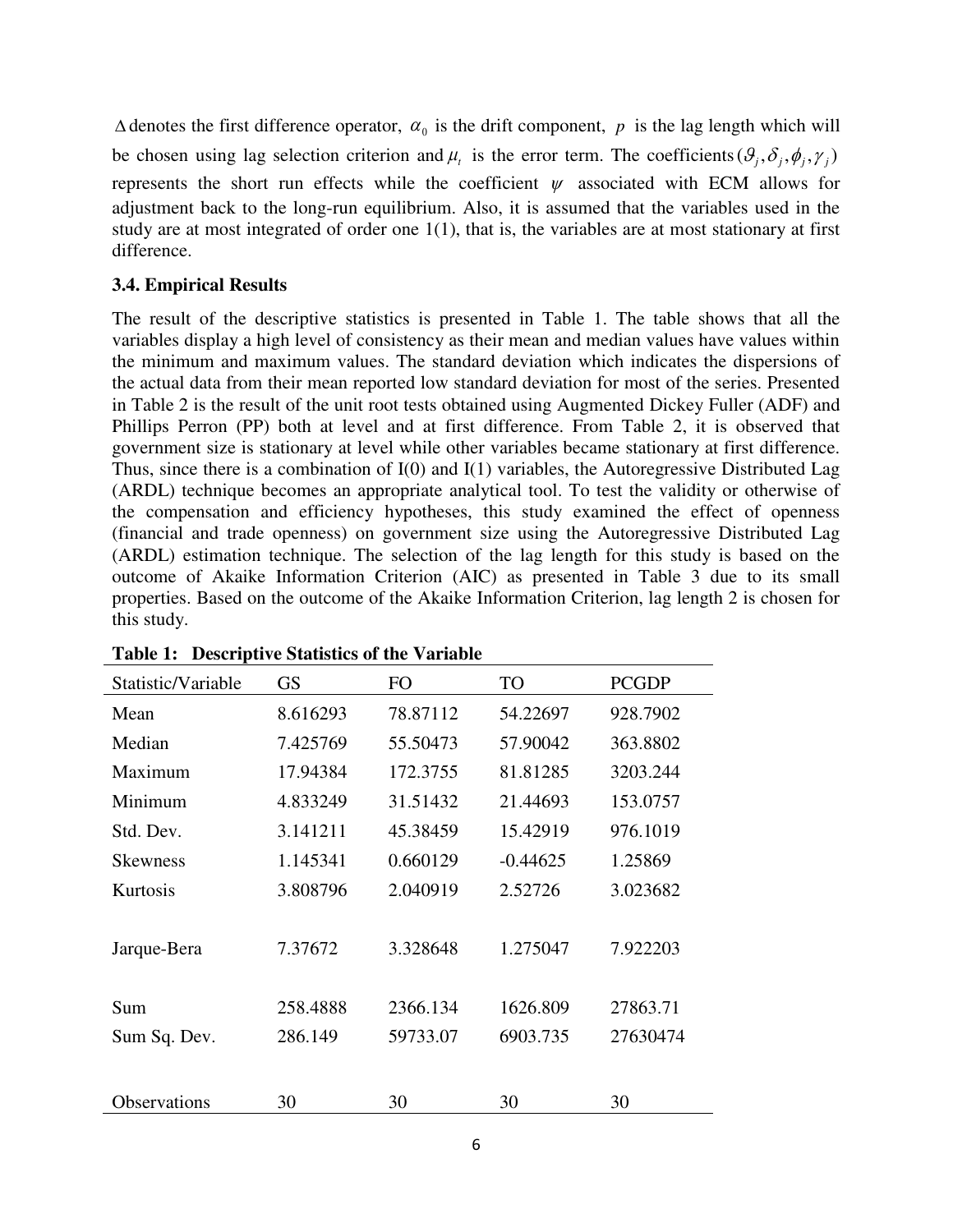#### *Source: Researcher's Computation*

*Note: GS, FO, TO and Y denotes government size (% of GDP), financial openness (% of GDP, trade openness (% of GDP) and economic growth (US\$) respectively.* 

|                |              | ADF            |               | PP            |                |               |
|----------------|--------------|----------------|---------------|---------------|----------------|---------------|
| Variables      | Level        | First Diff.    | <b>Status</b> | Level         | First Diff.    | <b>Status</b> |
| <b>GS</b>      | $-3.3455$    |                | I(0)          | $-3.4016$     |                | I(0)          |
|                | $[0.0218]**$ |                |               | $[0.0192]$ ** |                |               |
| FO             | $-1.6008$    | $-5.941737$    | I(1)          | $-1.5253$     | $-5.9116$      | I(1)          |
|                | [0.4694]     | $[0.0000]$ *** |               | [0.5069]      | $[0.0000]$ *** |               |
| <b>TO</b>      | $-2.5947$    | $-3.851$       | I(1)          | $-2.5791$     | $-8.0155$      | I(1)          |
|                | [0.1055]     | $[0.0087]$ *** |               | [0.1087]      | $[0.0000]$ *** |               |
| <b>InPCGDP</b> | 0.001        | $-5.6828$      | I(1)          | 0.1856        | $-5.7151$      | I(1)          |
|                | [0.9512]     | $[0.0001]$ *** |               | [0.9668]      | $[0.0001]***$  |               |

# **Table 2: Result of Unit Root Tests**

*Source: Researcher's Computation*

*Note: \*\*\* indicates significance at 1% level and \*\* indicates significance at 5%. ADF is Augmented Dickey- Fuller test and PP is Phillips-Perron test.* 

| Lag      | LogL        | LR.         | FPE.      | AIC.      | SC.       | HО        |
|----------|-------------|-------------|-----------|-----------|-----------|-----------|
| $\Omega$ | -332.7881   | NА          | 802825.8  | 24.94727  | 25.13924  | 25.00435  |
|          | $-276.8631$ | 91.13706    | 42431.29  | 21.98986  | 22.94974* | 22.27528  |
|          | $-256.6384$ | $26.96622*$ | 33905.50* | 21.67692* | 23.4047   | 22.19068* |
|          | $-242.0925$ | 15 08461    | 48077.04  | 21.78463  | 24.28032  | 22.52673  |

# **Table 3: Lag Length Selection Criteria**

*Source: Researcher's Computation*

*Note: \* indicates lag order selected by the criterion; LR, FPE, AIC, SIC and HQ indicate sequential modified LR test statistic, Final Prediction Error, Akaike Information Criterion, Schwarz Information Criterion and Hannan-Quinn respectively.* 

The result of the bound test reported in Table 4 reveal that our computed F-statistic (6.63) fell above the upper critical bound at 1% level of significance (5.61). This validates that there is long run relationship between openness and government size. With the confirmation of long-run relationship between openness and government size, the study can then proceed to test the validity of the compensation and efficiency hypotheses. Having established that there is long run relationship between openness and government size, the next step is to examine long run effect of openness on government size. The results detailed in Table 5 reveal that financial openness has a negative effect on government size at 1% level of significance. This validates the existence of the efficiency hypothesis, that is, financial openness is not associated with a larger government size. A 1% increase in the degree of financial openness will therefore lead to a 0.10% reduction in the size of government. This confirms the findings by Liberati (2007),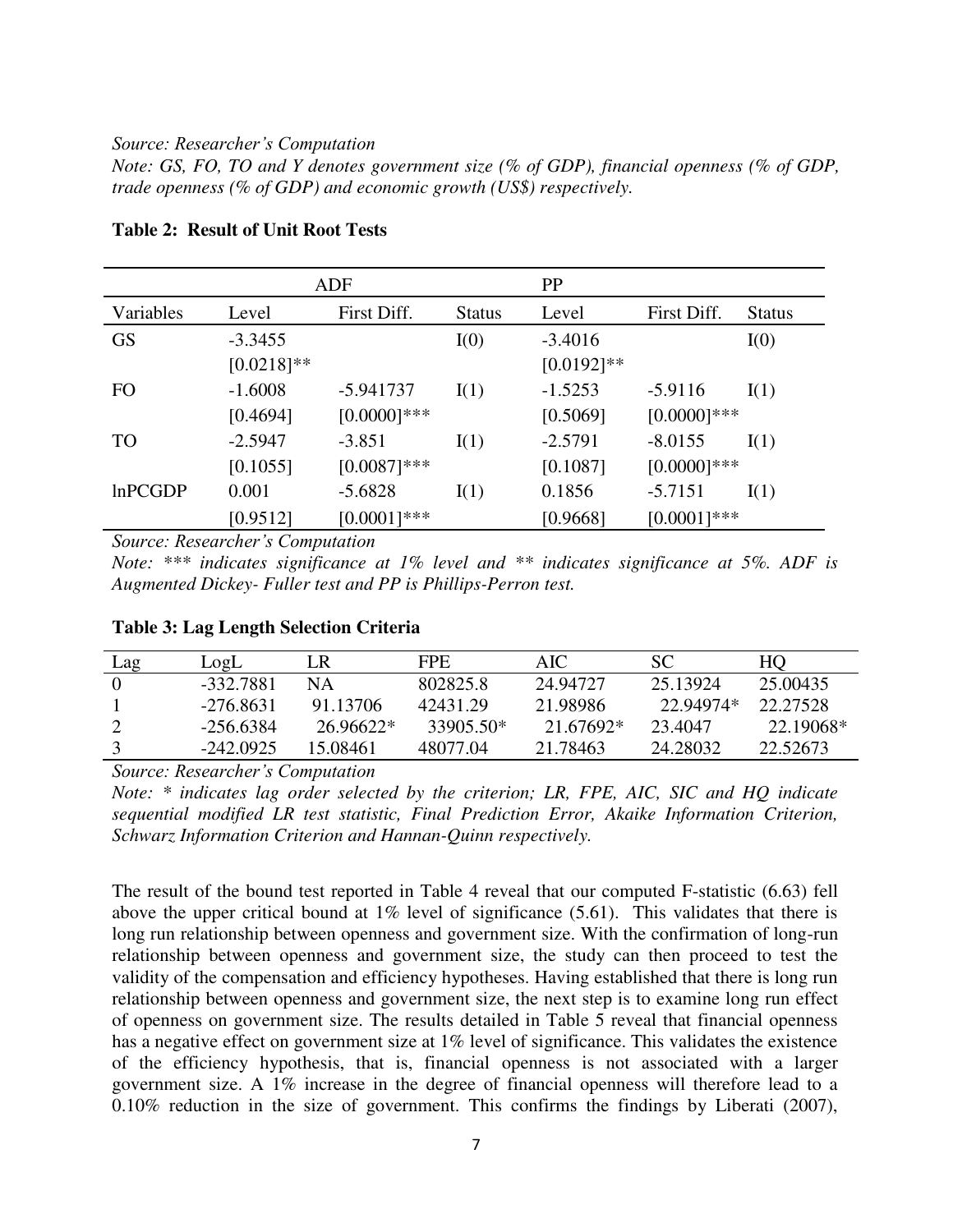Katumba (2013) and Dixit (2014). The result is however not consistent with the hypothesis that governments in financially open economies hedge against the well documented volatility of international capital flows by increasing government spending. In addition, the empirical findings also reflect the economic realities in the country. Rising inflation, exchange rate volatility and the high cost of doing business in the country has led to the exit of many multinational corporations. Also, capital inflow into the Nigerian economy has been declining in recent times. All these has led to declining government revenue and has hampered the ability of government to maintain a larger government size.

 On the other hand, trade openness was found to have a positive and significant effect on government size. This confirms the validity of the compensation hypothesis in the case of Nigeria. For any 1% increase in the degree of trade openness, government size will increase by 0.10%. This result is in agreement with the empirical evidence provided by Rodrik (1998), Kimakova (2009), Aregbeyen and Ibrahim (2014) and Nwaka and Onifade (2015). Also, economic growth was found to have a negative and significant effect on government size, thus, there is no evidence to support Wagner's law in the long run. This empirical finding is supported by Bennaroch and Pandey (2012) and Dixit (2014).

 Table 6 presents the short run estimates of the ARDL model. Empirical results reveal that financial openness has a negative effect on government size in the short run at 1% level of significance which is in consonance with the long run estimates. A 1% increase in the extent of financial openness will cause government size to decline by 0.09%. This means that financial openness does not lead to an increases in government size and the efficiency hypothesis is also valid in the short run. On the other hand, trade openness was found to have a negative and significant on effect government size in the short run which is not in line with the long run estimate, thus, rejecting the validity of the compensation hypothesis in the short run. A 1% increase in trade openness will cause government size to decline by 0.09%.

 Short run estimates also reveal that the current year value of economic growth had a negative effect on government size at 5% level of significance while the previous year values (at lag 1 and 2) had a positive effect on government size although it is significant at 10% level of significance. For any 1% increase in the current year value of economic growth, government size will decline by 5.48% while for any 1% increase in the previous year value of economic growth (both at lag 1 and 2), government size will increase by 4.46% and 3.33% respectively.

| тамс тетатого родна тем |                  |                        |      |      |
|-------------------------|------------------|------------------------|------|------|
| F-Statistic             | No of Regressors | <b>Critical Values</b> | I(0) | I(1) |
| 6.627419                |                  | $10\%$                 | 2.72 | 3.77 |
|                         |                  | $5\%$                  | 3.23 | 4.35 |
|                         |                  | $1\%$                  | 4.29 | 5.61 |
|                         |                  |                        |      |      |

| <b>Table 4: ARDL Bound Test</b> |  |  |  |
|---------------------------------|--|--|--|
|---------------------------------|--|--|--|

*Source: Researcher's Computation*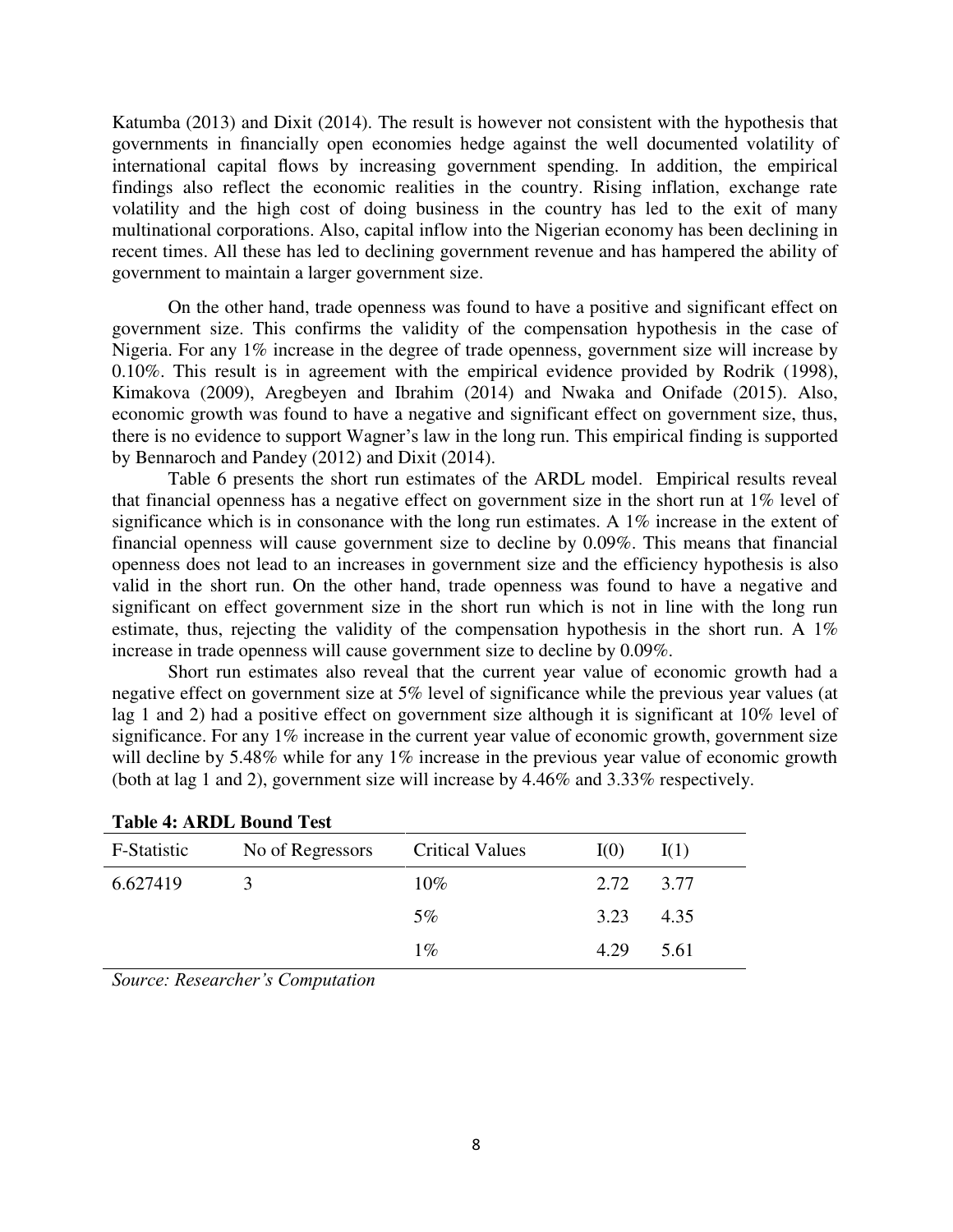# **Table 5: Long Run Regression Result**

| Variable | Coefficient | Std. Error | t-Statistic | Prob.       |
|----------|-------------|------------|-------------|-------------|
| FO.      | $-0.097057$ | 0.019300   | $-5.029$    | $0.0001***$ |
| TO.      | 0.095456    | 0.035542   | 2.68577     | $0.0151**$  |
| lnPCGDP  | $-26.89628$ | 6.511619   | $-4.1305$   | $0.0006***$ |

Dependent Variable: Government Size

*Source: Researcher's Computation*

*Note: \*\*\* indicates significance at 1% level, \*\* indicates significance at 5%. and \* indicates significance at 10%.* 

| Dependent Variable: Government Size |                    |            |             |             |
|-------------------------------------|--------------------|------------|-------------|-------------|
| Variable                            | Coefficient        | Std. Error | t-Statistic | Prob.       |
| D(FO)                               | $-0.087866$        | 0.02108    | $-4.168165$ | $0.0006***$ |
| D(TO)                               | 0.086417           | 0.033793   | 2.557239    | $0.0198**$  |
| D(lnPCGDP)                          | $-5.477708$        | 1.969833   | $-2.780799$ | $0.0123***$ |
| $D(lnPCGDP(-1))$                    | 4.459723           | 2.323148   | 1.919689    | $0.0709*$   |
| $D(lnPCGDP(-2))$                    | 3.338745           | 1.869578   | 1.785828    | $0.0910*$   |
| $ECM(-1)$                           | $-0.905307$        | 0.180886   | $-5.004858$ | $0.0001***$ |
| $R^2$                               | 0.684846           |            |             |             |
| Adjusted $R^2$                      | 0.562286           |            |             |             |
| $D-W$                               | 2.031559           |            |             |             |
| F-Statistic                         | 5.587851(0.001516) |            |             |             |

|  | <b>Table 6: Short Run Parsimonious Regression Result</b> |  |
|--|----------------------------------------------------------|--|
|  |                                                          |  |

*Source: Researcher's Computation*

*Note: \*\*\* indicates significance at 1% level, \*\* indicates significance at 5%. and \* indicates significance at 10%.* 

The value of the error correction model (-0.905307) shows that 91% of disequilibrium errors are corrected. Furthermore, the  $\mathbb{R}^2$ , adjusted  $\mathbb{R}^2$ , Durbin-Watson and F-Statistics of the short run effect of openness on government size are in the right magnitude. The short run estimates also show that the co-efficient of the  $\mathbb{R}^2$  is approximately 68% which implies that the explanatory variables in the model explain a higher variation in economic growth. This implies that the regression equation has a good fit because less than 32% of the total variation in economic growth is explained by the variables that are not clearly stated in the model. The adjusted  $\mathbb{R}^2$ which is the adjusted multiple coefficient of the determination also indicates that about 56% of the total variation in economic growth is explained by the variables in the model. The Durbin-Watson (2.03) shows that the problem of serial correlation is absent in the model. The null hypothesis which states that the estimated model does not suffer from serial correlation can be accepted since the value is approximately 2.

 The results of the ARDL diagnostic tests are presented in Table 7. The test for serial autocorrelation proved that there is absence of autocorrelation in the residuals of the ECM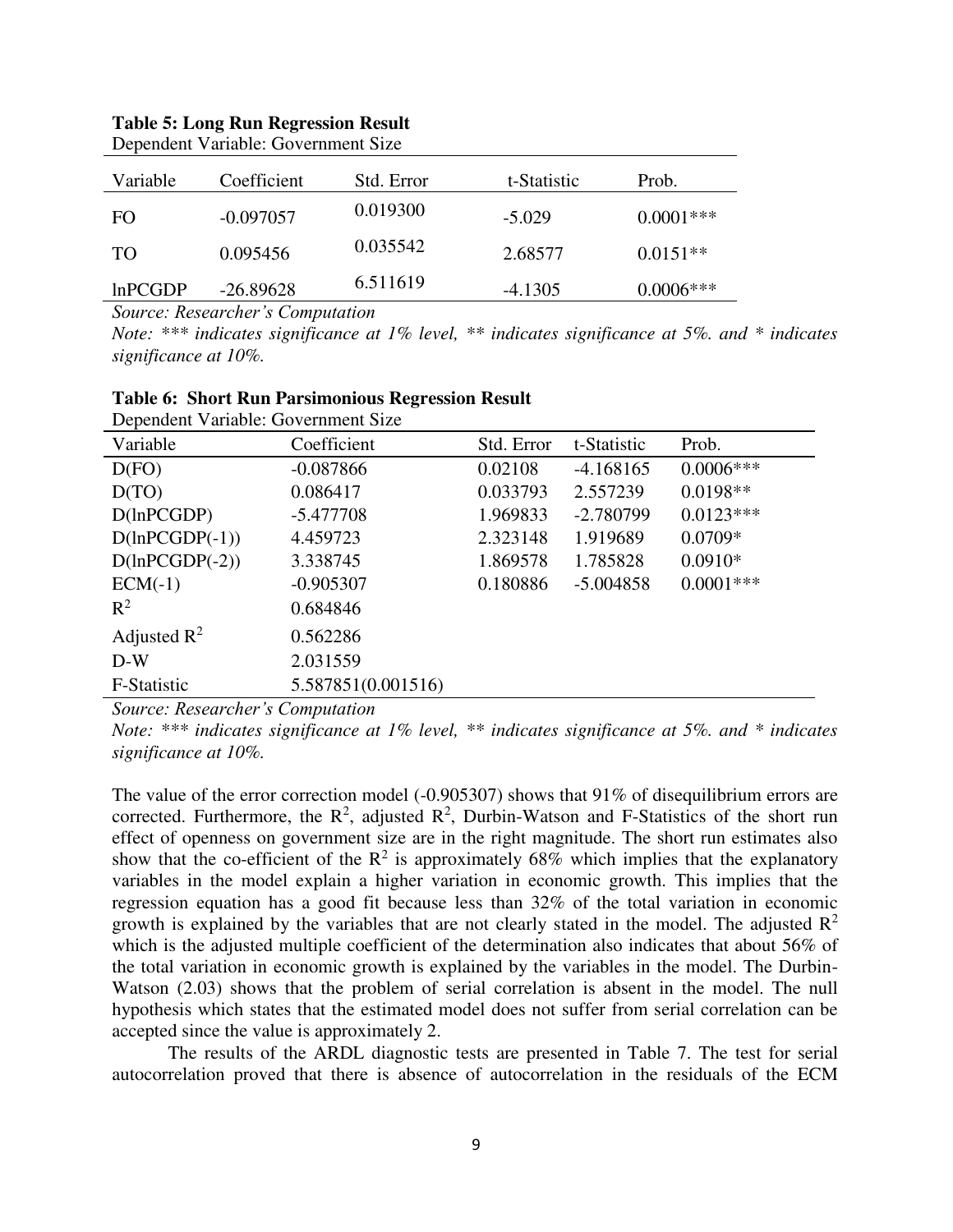estimate. This is as a result of the insignificant F-statistic. Table 7 also reveals that the model also passes all the other diagnostic tests for functional form, normality and heteroscedasticity.

| $=$ $\frac{1}{2}$ $\frac{1}{2}$ $\frac{1}{2}$ $\frac{1}{2}$ $\frac{1}{2}$ $\frac{1}{2}$ $\frac{1}{2}$ $\frac{1}{2}$ $\frac{1}{2}$ $\frac{1}{2}$ $\frac{1}{2}$ $\frac{1}{2}$ $\frac{1}{2}$ $\frac{1}{2}$ $\frac{1}{2}$ $\frac{1}{2}$ $\frac{1}{2}$ $\frac{1}{2}$ $\frac{1}{2}$ $\frac{1}{2}$ $\frac{1}{2}$ $\frac{1}{2$ |                     |             |  |  |
|------------------------------------------------------------------------------------------------------------------------------------------------------------------------------------------------------------------------------------------------------------------------------------------------------------------------|---------------------|-------------|--|--|
| Test                                                                                                                                                                                                                                                                                                                   | <b>F-Statistics</b> | Probability |  |  |
| Serial Correlation                                                                                                                                                                                                                                                                                                     | 0.0726              | 0.9303      |  |  |
| <b>Functional Form</b>                                                                                                                                                                                                                                                                                                 | 1.4432              | 0.1624      |  |  |
| Normality                                                                                                                                                                                                                                                                                                              | 2.2359              | 0.3269      |  |  |
| Heteroscedasticity                                                                                                                                                                                                                                                                                                     | 1.0171              | 0.4523      |  |  |

*Source: Researcher's Computation*

 The results of stability tests such as CUSUM and CUSUMsq are shown in Fig. 1. The results of CUSUM and CUSUMsq tests indicate the stability of the ARDL parameters because both diagrams are within critical bounds at 5 percent level of significance. If the plots of the CUSUM and CUSUMsq stay in the 5% critical bound, then the null hypothesis that all coefficients are stable cannot be rejected. Moreover, if either of the parallel lines is crossed, then the null hypothesis of parameter stability must be rejected at a 5% level of significance. The results reveal that both the CUSUM and CUSUMsq plots lie within the 5% critical bound; hence, they show that the parameters of the model do not suffer from any structural instability over the period under review.

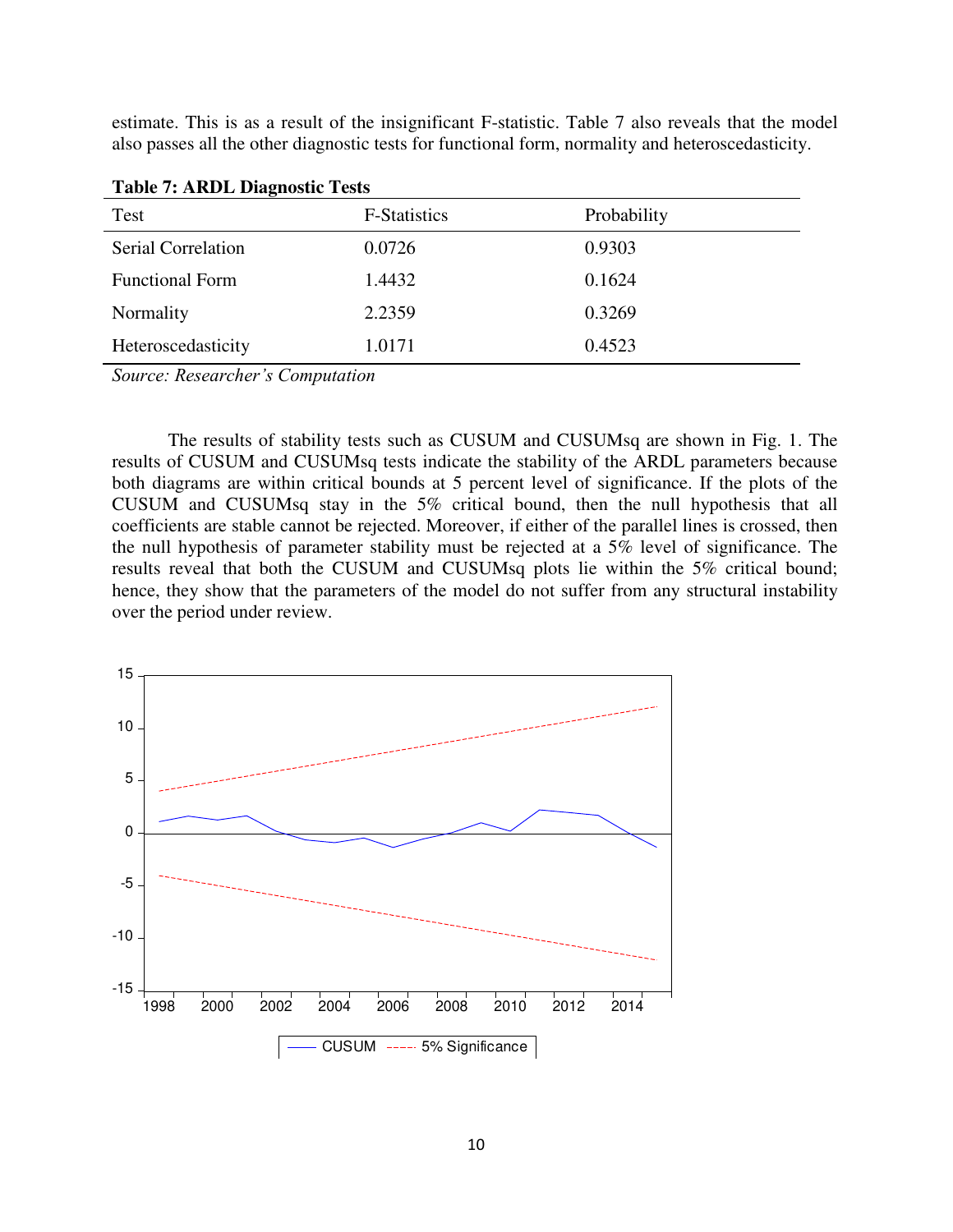

*Source: Author's Computation, 2017.*

# **4. Conclusion**

 This study examined the relationship between openness and government size in Nigeria with a view to determine the validity or otherwise of the compensation and efficiency hypotheses. The long run estimates revealed that financial openness had a negative effect on government while trade openness had a positive effect. This result provided support for the compensation and efficiency hypotheses in the case of Nigeria. In addition, long run estimates revealed that economic growth had a negative and significant effect on government size. For a country highly vulnerable to external risks, the implication of this result cannot be overemphasized. The country's over-reliance on crude oil whose prices are highly volatile has made the country highly susceptible to fluctuations in crude oil prices. This often translates into falling government revenue, decline in foreign exchange earnings and rising exchange rate volatility with its attendant effect on inflation and the living standard of the country's citizens. Thus, without an increasing government size to cushion these negative effects, the country's citizens will be worse off.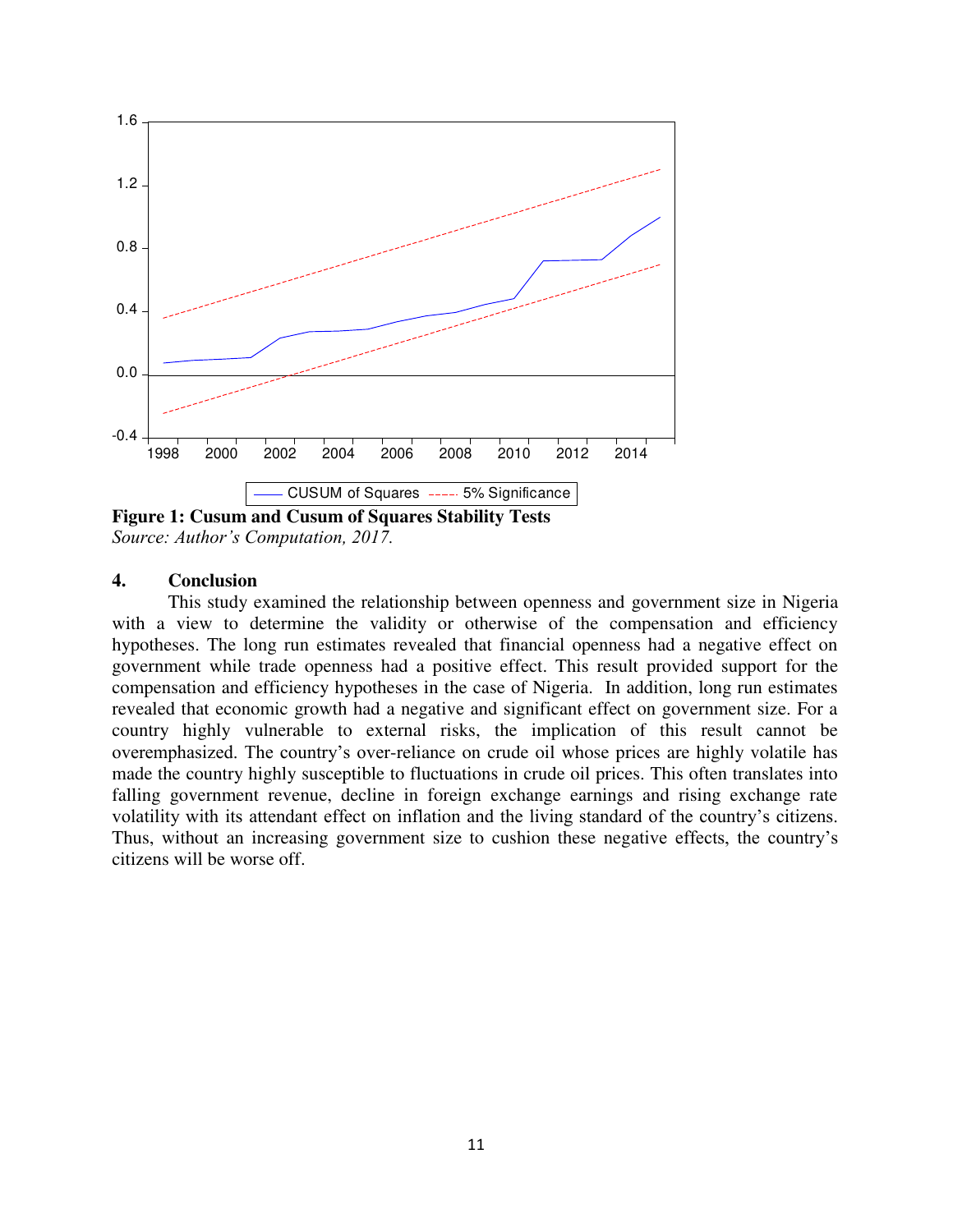#### **References**

- Agu, C. C. (1988). "Interest Rate Policy in Nigeria: An Attendant Distortion." *Savings and Investment Journal,* 12 (1).
- Agu, C. C., Orji, A. and Eigbiremolen, G. (2014). "Financial Liberalization, Interest Rate Structure and Savings Mobilization: The Nigerian Experience" *International Journal of Current Research* 6 (1).
- Aregbeyen, O. and Ibrahim, T. M. (2014). "Trade Openness-Government Size Nexus: Compensation Hypothesis Considered for Nigeria*." Journal of Reviews on Global Economics,* Vol., 3, 364-372.
- Aydogus, I. and Topcu, M. (2013). "An Investigation of Co- Integration and Causality between Trade Openness and Government Size in Turkey", *International Journal of Economics and Financial Issues*, 3, 2, pp. 319-323.
- Benarroch, M. and Pandey, M. (2008). "Trade Openness and Government Size", *Economics Letters*, Vol. 101, pp. 157-159.
- Bretschger, L., & Hettich, F. (2002). "Globalisation, Capital Mobility and Tax Competition: Theory and Evidence for OECD Countries." *European Journal of Political Economy*, 18(4), 695–716.
- Cameron, D. (1978). "The Expansion of the Public Economy: A Comparative Analysis", *American Political Science Review,* Vol. 72, pp. 1243-1261.
- Central Bank of Nigeria (2015). "Statistical Bulletin." Volume 26, December, 2015.
- Dickey, D. and Fuller, W.A. (1979). "Distribution of the Estimates for Autoregressive Time Series with a Unit Root." *Journal of American Statistical Association*, Vol. 74: pp. 427–431.
- Dixit, V. (2014). "Relation between Trade Openness, Capital Openness and Government Size in India: An Application of Bounds Testing-ARDL Approach to Co- integration." *Foreign Trade Review* 49(1) 1–29.
- Garena, J. and Trask, K. (2005). "Do more open Economies have Bigger Governments? Another Look."*Journal of Development Economics*, 77(2), 533–551.
- Iversen T. and Cusack T. (2000). "The Causes of Welfare State Expansion: Deindustrialization or Globalization?", *World Politics*, 52, 313-349.
- Katumba, O. S. (2013). "Globalization and Government Size: Adopting the Mean Group Estimator Model." An Unpublished M.Sc Thesis.
- Kimakova, A. (2009). "Government Size and Openness Revisited: The Case of Financial Globalization." KYKLOS, Vol. 62 – August 2009 – No. 3, 394–406.
- Kocatepe, I. A. and Nevsehir, M.T. (2013). "An Investigation of Co-Integration and Causality between Trade Openness and Government Size in Turkey." *International Journal of Economics and Financial Issues Vol. 3, No. 2, 2013, pp. 319-323.*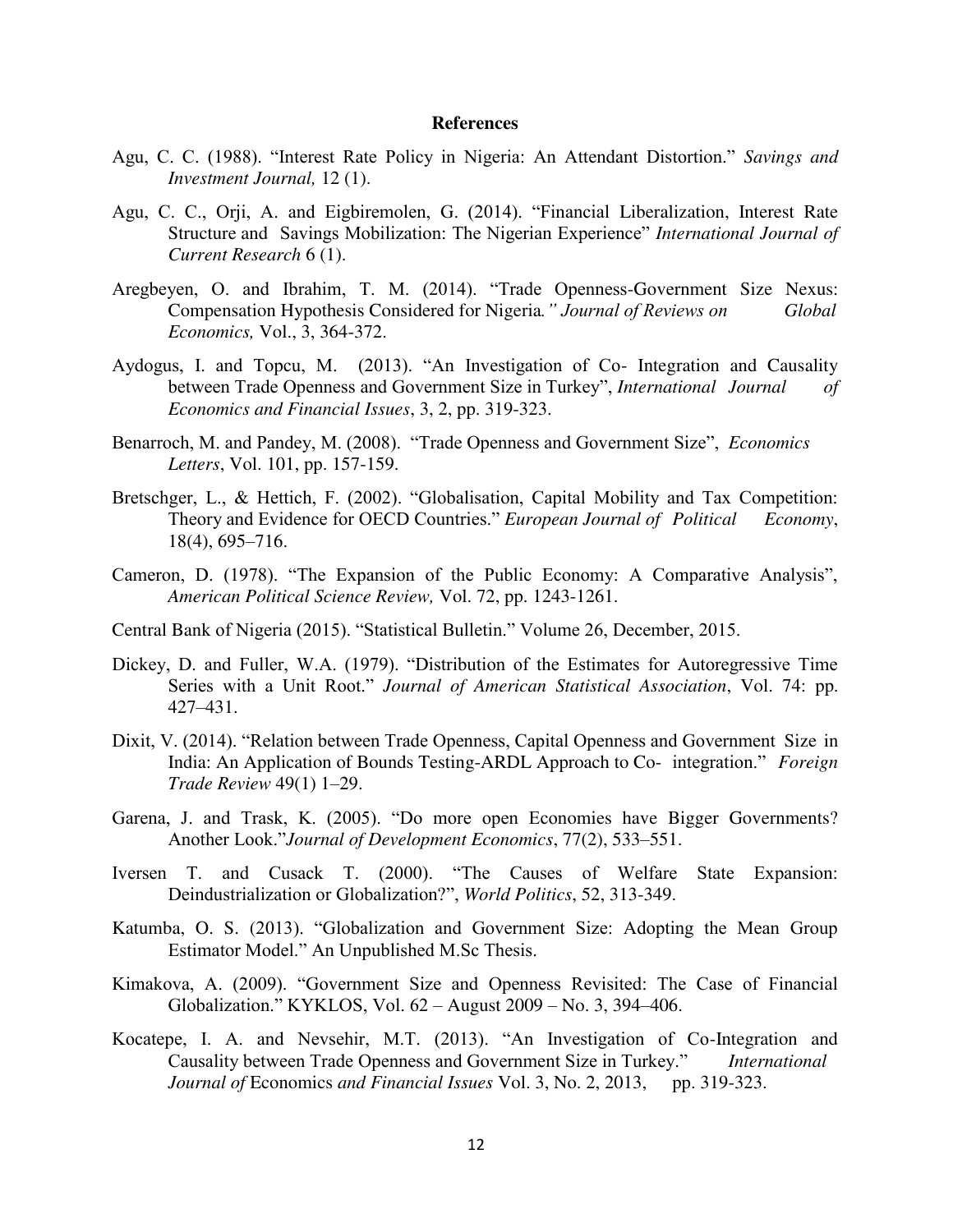- Lane, P. and Milesi-Ferretti G. (2017). "External Wealth of Nations Mark II Database: Revised and Extended Estimates of Foreign Assets and Liabilities, 1970–2014." *Journal of International Economics,* 73: 223–50.
- Lane, P. R. and Milesi-Ferretti, G. M. (2006). "A Global Perspective on External Positions," *NBER Working*, No*.* 11589.
- Liberati, P. (2007). "Trade Openness, Capital Openness and Government Size. *"Journal of Public Policy*, 27, pp. 215-247*,* doi:10.1017/S0143814X07000670.
- Lin, F., Li, B. and Sim, N. (2014). "Trade Openness and Government Size of Small Developing Countries." *Economics of Transition,* Vol, 22, Issue 4, pp.783-808.
- Gujarati, D. N and Porter, D.C. (2009). "Basic Econometrics". McGraw Hill, New York, Fifth Edition
- Molana H., Montagna C. and Violato M. (2004). "On the Causal Relationship between Trade Openness and Government Size: Evidence from 23 OECD Countries." *mimeo*.
- Nwaka, I. D. and Onifade, S. T. (2010). "Government Size, Openness and Income Risk Nexus:New Evidence from Some African Countries." *African Governance Development Institute Working Paper,* Volume VI, Issue 1, pg. 105 – 118.
- Orji, A. (2014). "Analysis of Financial Openness and Macroeconomic Performance in Nigeria". A Ph.D Thesis.
- Pesaran, M. H and Pesaran, B. (1997), Working with Microfit 4.0: Interactive Econometric Analysis. Oxford, Oxford University Press.
- Pesaran, M. H and Shin, Y. (1995). "Autoregressive Distributed Lag Modelling Approach to Cointegration Analysis". *DAE Working Paper Series* No. 9514.
- Pesaran, M. H, Shin, Y. and Smith, R. J. (1996). "Testing the Existence of Long Run Relationship" *DAE Working Paper Series, No*. 9622.
- Pesaran, M. H, Shin, Y. and Smith, R.J. (2001). "Bounds Testing Approaches to the Analysis of Level Relationships*", Journal of Applied Econometrics* 16 (3): 289- 326.
- Rodrik, D. (1998), "Why Do More Open Economies Have Bigger Governments?" *Journal of Political Economy*, 106, 997-1032.
- Sanz, I. and Velzquez, F. (2002). "Determinants of the Composition of Government Expenditure by Functions*." European Economy Group Working Paper* No. 13.
- Schulze G. and Ursprung H. W. (1999). "Globalization of the Economy and the Nation State*", The World Economy,* 22, 295-352.
- Shahbaz, M., Rehman, H. and Amir, M. (2010). "The Impact of Trade and Financial Openness on Government Size: A Case Study of Pakistan." *Journal of Quality and Technology*.
- Swank, D. (2002). "Global Capital, Political Institutions, and Policy Change in Developed Welfare States. Cambridge, UK: Cambridge University Press.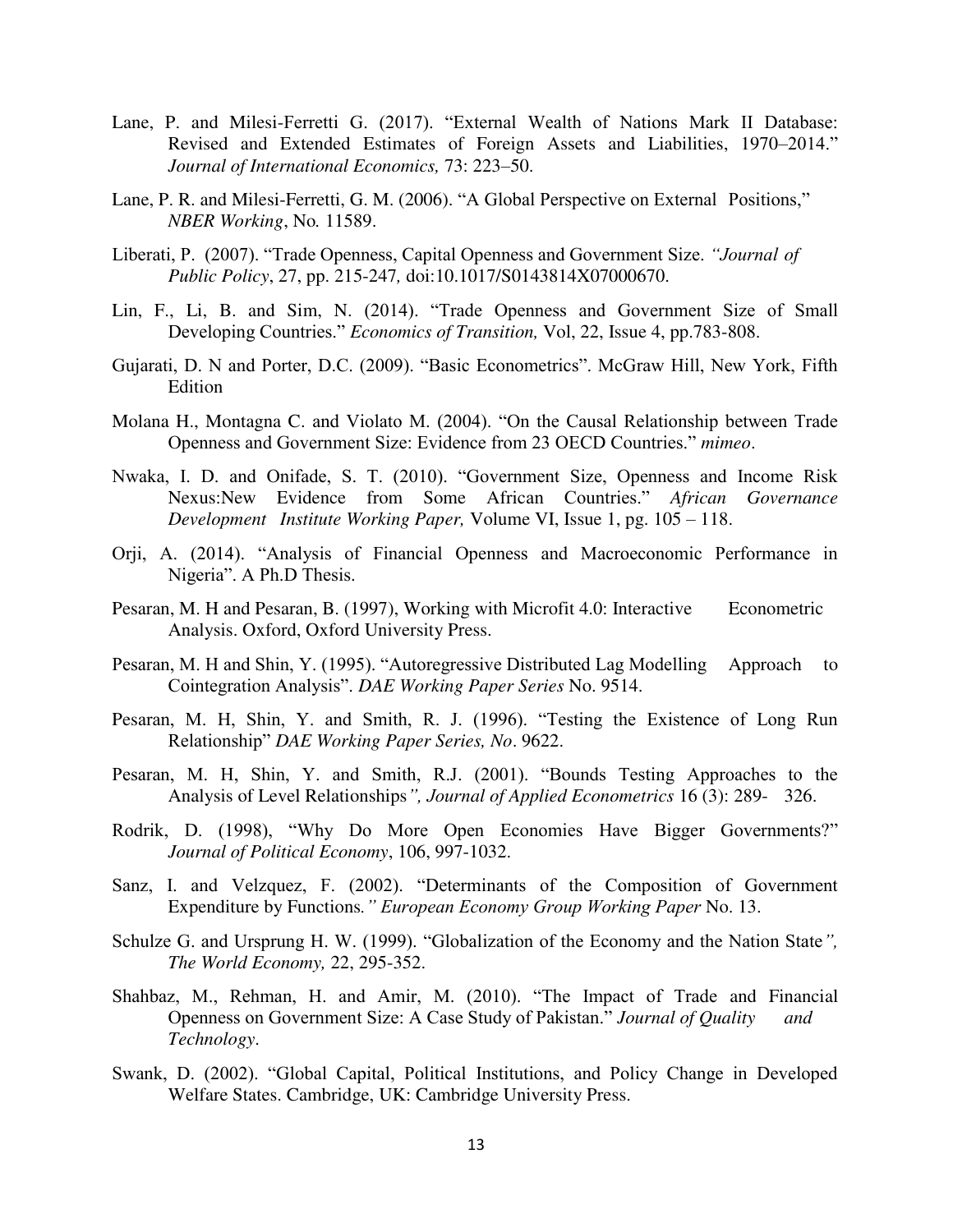- Tash, M. S., Khoramabadi, T. and Laghab, S. B. (2017). "The Relationship between Government Size and Trade Openness in Iran." *International Business Management*  11(2):375-380.
- Uchendu, O. A. (1993). "Interest Rate Policy in Savings and Investment in Nigeria" *CBN Economic and Financial Review* 31:13-25.
- Wagner, A. (1893). "Groundwork of Political Economy." *Grundlegung der Politschen Okonomie*, Liepzig,Germany: C.F. Winter.
- World Bank (2012). "World Bank Development Indicators 2012."

World Bank (2015). "World Development Indicators 2016."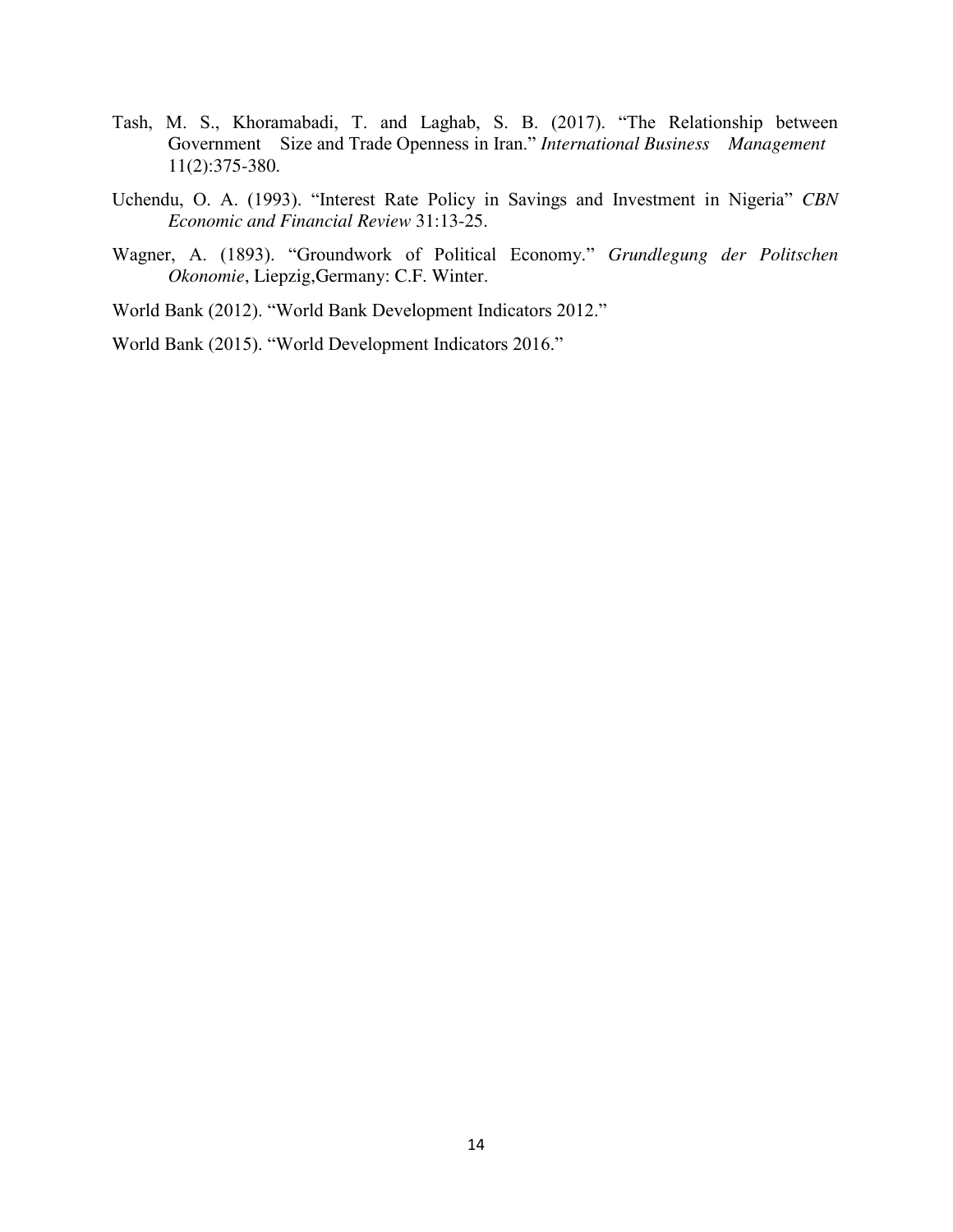# **APPENDIX**

ARDL Bounds Test Date: 08/05/17 Time: 16:24 Sample: 1988 2015 Included observations: 28 Null Hypothesis: No long-run relationships exist

| <b>Test Statistic</b> | Value    | k |  |
|-----------------------|----------|---|--|
| F-statistic           | 6.627419 |   |  |

Critical Value Bounds

| Significance | I0 Bound | I1 Bound |  |
|--------------|----------|----------|--|
| $10\%$       | 2.72     | 3.77     |  |
| 5%           | 3.23     | 4.35     |  |
| 2.5%         | 3.69     | 4.89     |  |
| $1\%$        | 4.29     | 5.61     |  |

Test Equation: Dependent Variable: D(GS) Method: Least Squares Date: 08/06/17 Time: 16:14 Sample: 1988 2015 Included observations: 28

| Variable                                                                                                                         | Coefficient                                                                         | Std. Error                                                                                                                           | t-Statistic | Prob.                                                                   |
|----------------------------------------------------------------------------------------------------------------------------------|-------------------------------------------------------------------------------------|--------------------------------------------------------------------------------------------------------------------------------------|-------------|-------------------------------------------------------------------------|
| $D(GS(-1))$                                                                                                                      | $-0.217938$                                                                         | 0.176595                                                                                                                             | $-1.234111$ | 0.2315                                                                  |
| D(FO)                                                                                                                            | $-0.084857$                                                                         | 0.025973                                                                                                                             | $-3.267069$ | 0.0039                                                                  |
| D(LOGPCGDP)                                                                                                                      | $-6.178932$                                                                         | 2.313125                                                                                                                             | $-2.671249$ | 0.0147                                                                  |
| C                                                                                                                                | 7.057161                                                                            | 2.186609                                                                                                                             | 3.227445    | 0.0042                                                                  |
| $FO(-1)$                                                                                                                         | $-0.037773$                                                                         | 0.013017                                                                                                                             | $-2.901783$ | 0.0088                                                                  |
| $DTO(-1)$                                                                                                                        | $-0.003183$                                                                         | 0.036278                                                                                                                             | $-0.087725$ | 0.9310                                                                  |
| DLOGPCGDP (-1)                                                                                                                   | $-13.57726$                                                                         | 3.743670                                                                                                                             | $-3.626725$ | 0.0017                                                                  |
| $GS(-1)$                                                                                                                         | $-0.393499$                                                                         | 0.195748                                                                                                                             | $-2.010231$ | 0.0581                                                                  |
| R-squared<br>Adjusted R-squared<br>S.E. of regression<br>Sum squared resid<br>Log likelihood<br>F-statistic<br>Prob(F-statistic) | 0.615571<br>0.481021<br>2.311125<br>106.8260<br>$-58.47623$<br>4.575036<br>0.003428 | Mean dependent var<br>S.D. dependent var<br>Akaike info criterion<br>Schwarz criterion<br>Hannan-Quinn criter.<br>Durbin-Watson stat |             | $-0.018494$<br>3.208106<br>4.748302<br>5.128932<br>4.864665<br>2.027562 |

1